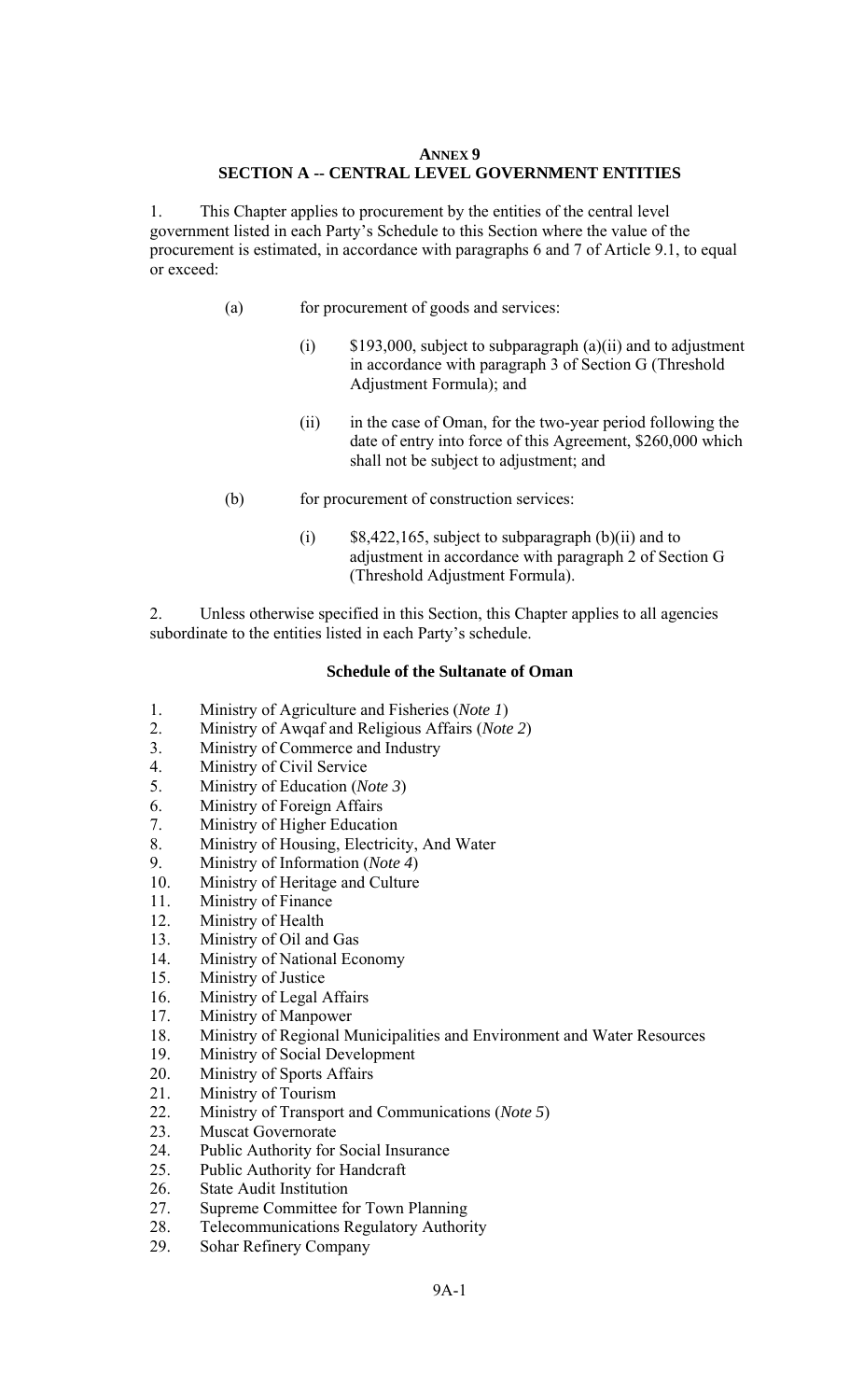- 30. High Committee for National Day
- 31. Oman Refinery Company
- 32. Public Establishment for Industrial Estates
- 33. Oman Oil Company

## **Notes to the Schedule of the Sultanate of Oman**

1. Ministry of Agriculture and Fisheries: This Chapter does not cover the procurement of agricultural goods made in furtherance of agricultural support programs or human feeding programs.

2. Ministry of Awqaf and Religious Affairs: This Chapter does not cover the procurement of construction services for buildings intended for religious purposes (CPC 54129). (For a complete listing of the UN Central Product Classification, Version 1.1, see *http://unstats.un.org/unsd/cr/registry/regct.asp?Lg=1*.)

3. Ministry of Education: This Chapter does not cover the procurement of printed materials for educational purposes (CPC 32230).

4. Ministry of Information: This Chapter does not cover the acquisition, development, or production of program distribution services (CPC 84170).

5. Ministry of Transport and Communications: This Chapter does not cover procurement by the Civil Aviation Administration.

#### **Schedule of the United States**

- 1. American Battle Monuments Commission
- 2. Commission on Civil Rights
- 3. Commodity Futures Trading Commission
- 4. Consumer Product Safety Commission
- 5. Broadcasting Board of Governors
- 6. Corporation for National and Community Service
- 7. Department of Agriculture (*Note 1*)
- 8. Department of Commerce (*Note 2*)
- 9. Department of Education
- 10. Department of Energy (*Note 3*)
- 11. Department of Health and Human Services
- 12. Department of Housing and Urban Development
- 13. Department of the Interior, including the Bureau of Reclamation
- 14. Department of Justice
- 15. Department of Labor
- 16. Department of State
- 17. Department of Transportation (*Note 4*)
- 18. Department of the Treasury
- 19. Department of Veterans Affairs
- 20. Environmental Protection Agency
- 21. Equal Employment Opportunity Commission
- 22. Executive Office of the President
- 23. Export-Import Bank of the United States
- 24. Farm Credit Administration
- 25. Federal Communications Commission<br>26 Federal Deposit Insurance Corporation
- 26. Federal Deposit Insurance Corporation<br>27. Federal Housing Finance Board
- Federal Housing Finance Board
- 28. Federal Maritime Commission
- 29. Federal Mediation and Conciliation Service
- 30. Federal Trade Commission
- 31. General Services Administration (*Note 5*)
- 32. Merit Systems Protection Board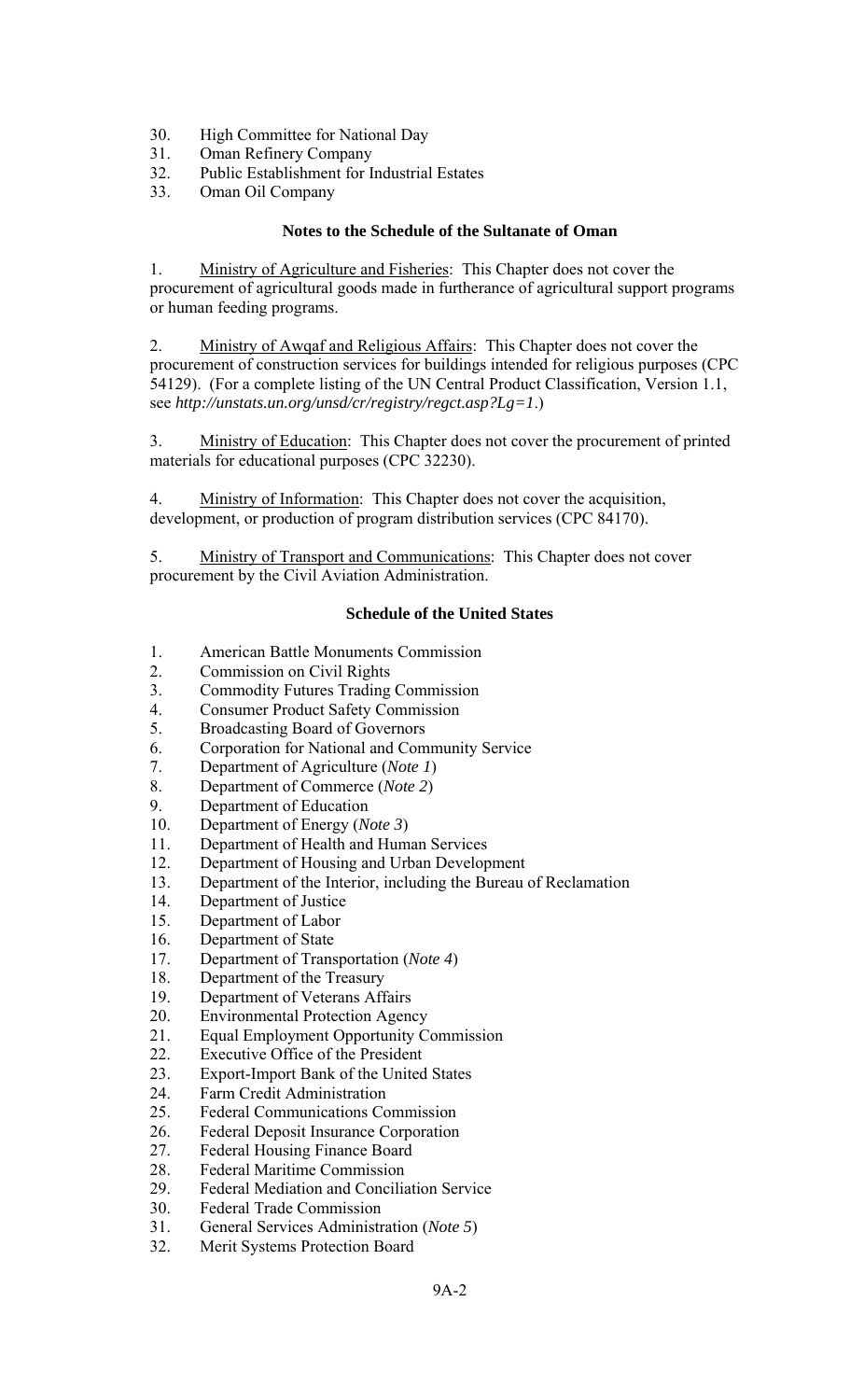- 33. National Aeronautics and Space Administration
- 34. National Archives and Records Administration
- 35. National Credit Union Administration
- 36. National Labor Relations Board
- 37. National Mediation Board<br>38. National Science Foundati
- National Science Foundation
- 39. National Transportation Safety Board
- 40. Nuclear Regulatory Commission
- 41. Office of Personnel Management
- 42. Office of Thrift Supervision
- 43. Overseas Private Investment Corporation
- 44. Peace Corps
- 45. Railroad Retirement Board
- 46. Securities and Exchange Commission
- 47. Selective Service System
- 48. Smithsonian Institution
- 49. United States Agency for International Development (*Note 6*)
- 50. United States International Trade Commission

### **Notes to the Schedule of the United States**

1. Department of Agriculture: This Chapter does not cover the procurement of agricultural goods made in furtherance of agricultural support programs or human feeding programs.

2. Department of Commerce: This Chapter does not cover shipbuilding activities of the U.S. National Oceanic and Atmospheric Administration (NOAA).

3. Department of Energy: This Chapter does not cover national security procurements in support of safeguarding nuclear materials or technology and entered into under the authority of the Atomic Energy Act, or oil purchases related to the Strategic Petroleum Reserve.

4. Department of Transportation: This Chapter does not cover procurement by the Federal Aviation Administration.

5. General Services Administration: This Chapter does not cover the procurement of goods in the following FSC categories:

| <b>FSC 51</b>   | Hand Tools             |
|-----------------|------------------------|
| FSC 52          | <b>Measuring Tools</b> |
| <b>FSC 7340</b> | Cutlery and Flatware   |

6. United States Agency for International Development: This Chapter does not cover procurement for the direct purpose of providing foreign assistance.

# **SECTION B -- OTHER COVERED ENTITIES**

1. This Chapter applies to procurement by the other covered entities listed in each Party's Schedule to this Section where the value of the procurement is estimated, in accordance with paragraphs 6 and 7 of Article 9.1, to equal or exceed:

- (a) for the procurement of goods and services:
	- (i) of List A entities, \$250,000, which shall not be subject to adjustment; or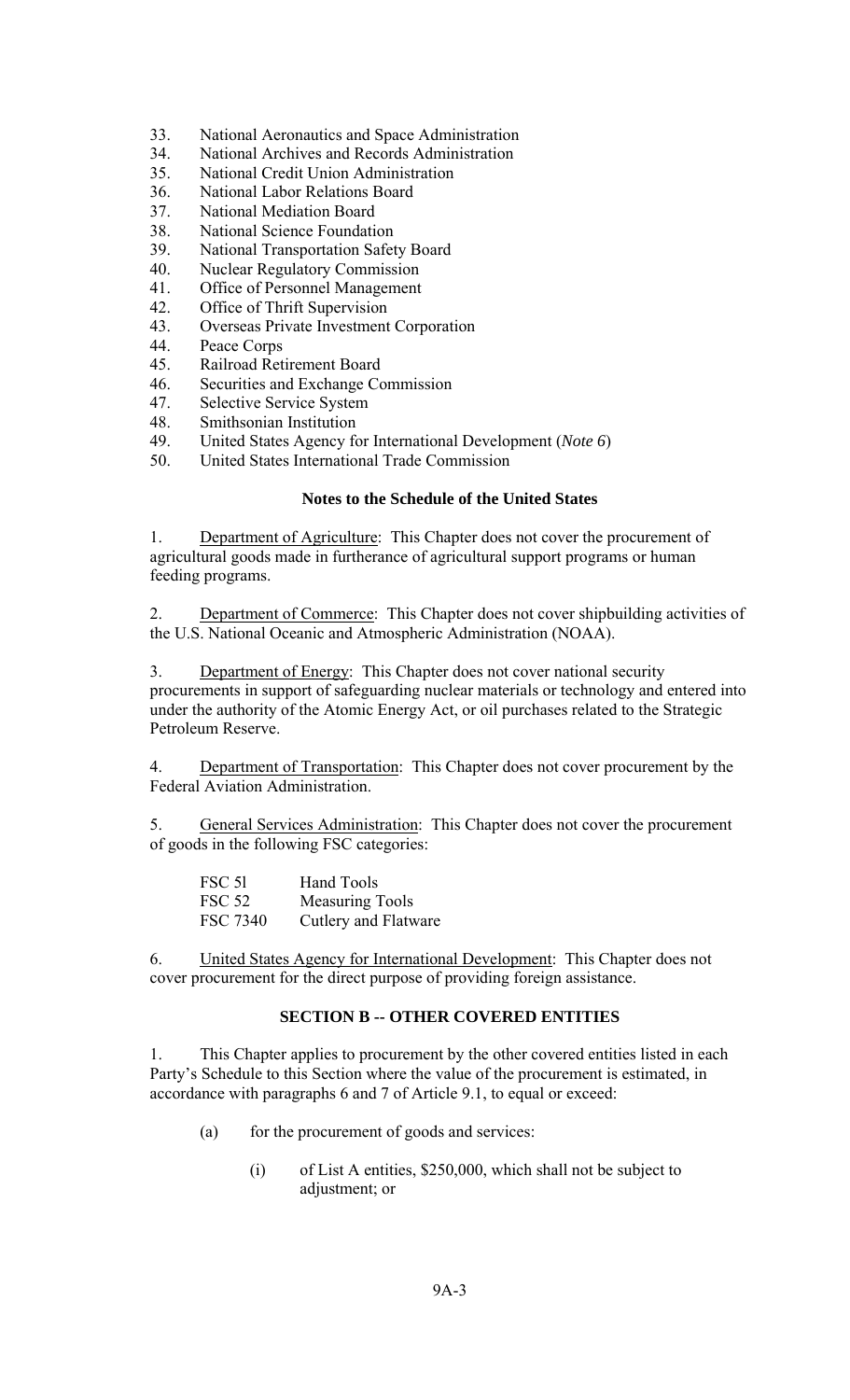- (ii) of List B entities, \$593,000, subject to adjustment in accordance with paragraph 3 of Section G (Threshold Adjustment Formula); and
- (b) for the procurement of construction services for List A and List B entities, \$10,366,227, subject to adjustment in accordance with paragraph 2 of Section G (Threshold Adjustment Formula).

## **Schedule of the Sultanate of Oman**

# **List A:**

- 1. Oman Gas Company
- 2. Oman Housing Bank
- 3. Oman Development Bank
- 4. Capital Market Authority/Muscat Securities Market
- 5. Sultan Qaboos University

## **Schedule of the United States**

# List **A**:

- 1. Tennessee Valley Authority
- 2. Bonneville Power Administration
- 3. Western Area Power Administration
- 4. Southeastern Power Administration
- 5. Southwestern Power Administration
- 6. St. Lawrence Seaway Development Corporation

# **List B:**

1. Rural Utilities Service (*Note 1*)

## **Notes to the Schedule of the United States**

- 1. The Rural Utilities Service agrees to:
	- (a) waive federal buy national requirements imposed as conditions of funding for all power generation projects; and
	- (b) apply procurement procedures equivalent to the procedures in the WTO Agreement on Government Procurement and national treatment to funded projects exceeding the thresholds specified above.

For greater certainty, this Chapter does not apply to any other aspect of procurement by the Rural Utilities Service, including any restrictions the Rural Utilities Service places on financing for telecommunications projects.

2. With respect to procurement by entities listed in this Annex, this Chapter does not apply to restrictions attached to Federal funds for airport projects.

# **SECTION C -- GOODS**

This Chapter applies to all goods procured by the entities listed in Sections A and B, subject to the Notes to the respective Sections and the General Notes.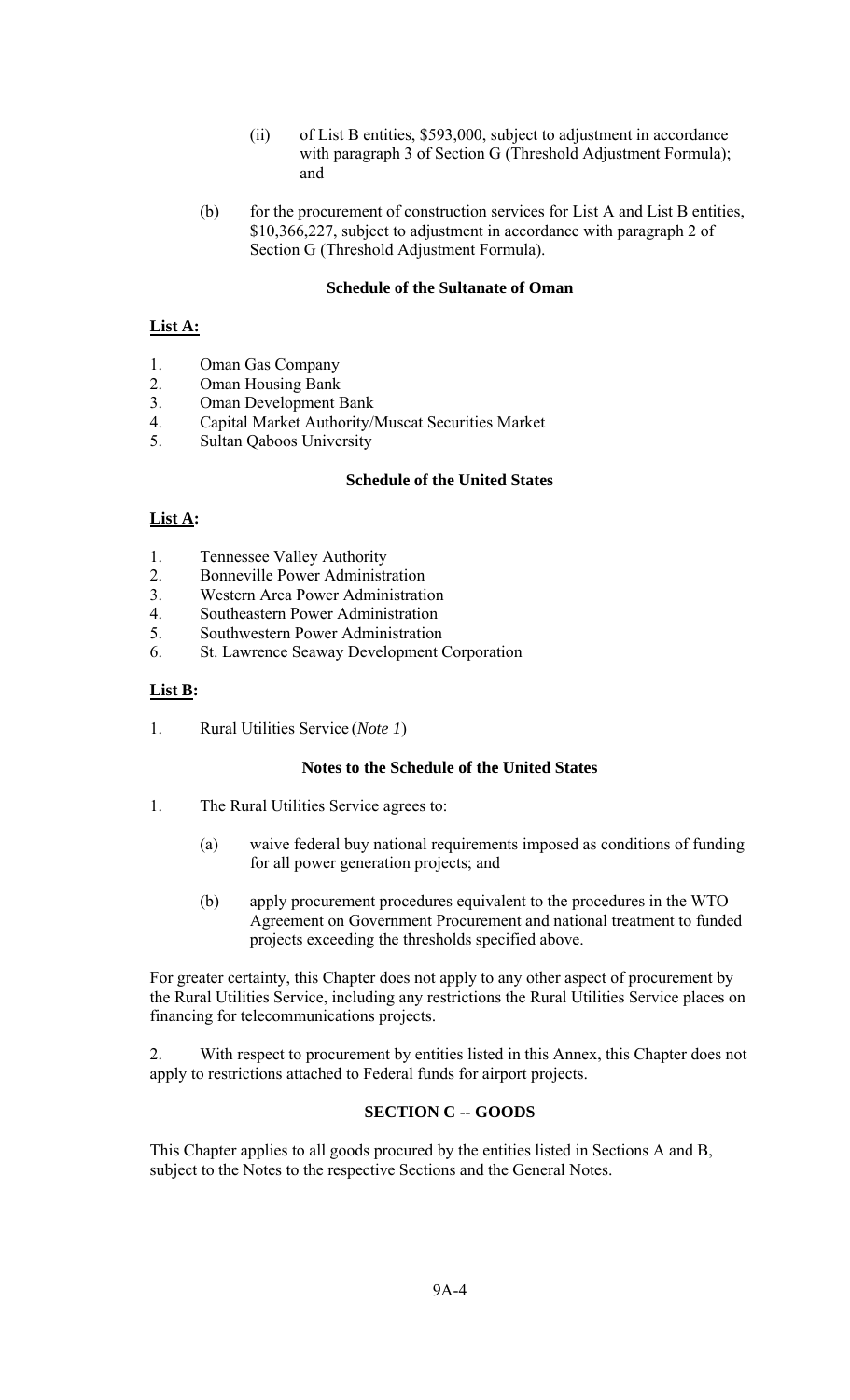#### **SECTION D -- SERVICES**

This Chapter applies to all services procured by the entities listed in Sections A and B, subject to the Notes to the respective Sections, the General Notes, and the Notes to this Section, except for the services excluded in the Schedules of each Party.

### **Schedule of the Sultanate of Oman**

This Chapter does not cover the procurement of the following services:

- A. Research and Development: All Classes (CPC 81)
- B. Printing of revenue stamps, bank notes, and religious material
- C. Telecommunications Services, Information Processing, and Telecommunications Network Management Services (CPC 84110, CPC 84121, CPC 8414, and CPC 8415)
- D. Utilities: All Classes (CPC 69)
- E. Transportation, Travel, and Relocation Services: All Classes (CPC 661 for transport of people and CPC 662 for transport of freight)
- F. Arbitration and Conciliation Services (CPC 82191)
- G. Financial Intermediation Services, except Investment Banking, Insurance Services, and Pension Services, and Investment Banking Services (CPC 71100)

The scope of these services, other than item B, shall be determined in accordance with the U.N. Central Product Classification, Version 1.1.

#### **Schedule of the United States**

This Chapter does not cover the procurement of the following services, as elaborated in the Common Classification System (*For complete listing of the Common Classification System, see http://www.sice.oas.org/trade/nafta/chap-105.asp.*)

- A. Research and Development All classes
- D. Information Processing and Related Telecommunications Services

D304 ADP Telecommunications and Transmission Services, except for those services classified as "enhanced or value-added services." For the purposes of this provision, the procurement of "ADP Telecommunications and Transmission Services" does not include the ownership or furnishing of facilities for the transmission of voice or data services.

- D305 ADP Teleprocessing and Timesharing Services
- D316 Telecommunications Network Management Services
- D317 Automated News Services, Data Services or Other Information Services
- D399 Other ADP and Telecommunications Services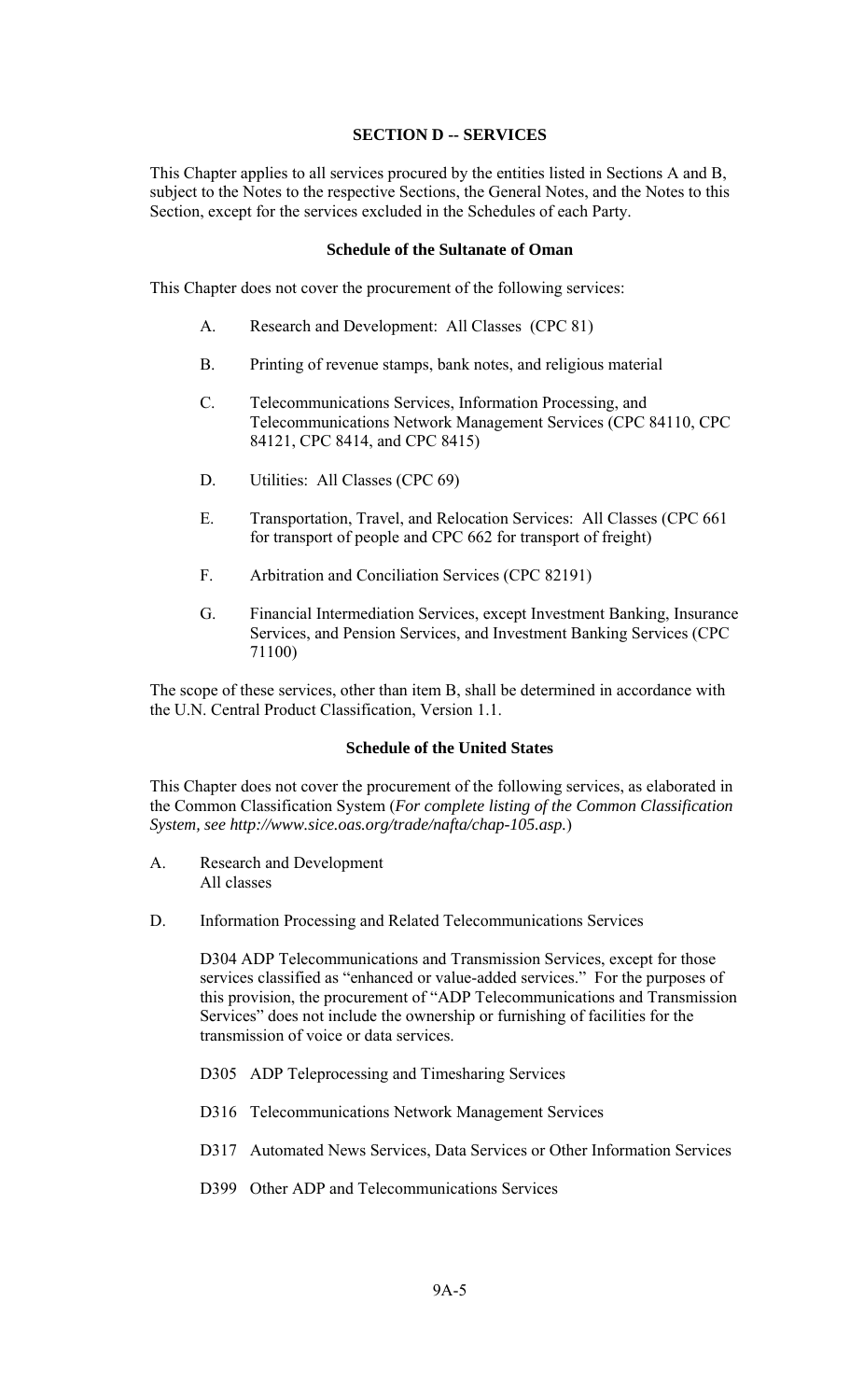J. Maintenance, Repair, Modification, Rebuilding and Installation of Goods/Equipment

> J019 Maintenance, Repair, Modification, Rebuilding and Installation of Equipment Related to Ships

J998 Non-nuclear Ship Repair

M. Operation of Government-Owned Facilities

All Classes, with respect to all facilities of the Department of Energy and the National Aeronautics and Space Administration; and

 M180 Research and Development, with respect to any procuring entity listed in Section A or B

- S. Utilities: All Classes
- V. Transportation, Travel and Relocation Services: All Classes except V503 Travel Agent Services

# **Note to the Schedule of the United States**

1. This Chapter does not cover the procurement of services purchased in support of military forces outside the United States.

## **SECTION E -- CONSTRUCTION SERVICES**

This Chapter applies to all construction services procured by the entities listed in Sections A and B, subject to the Notes to the respective Sections, the General Notes, and the Note to this Section, except for the construction services excluded in the Schedules of each Party.

## **Schedule of the United States**

This Chapter does not cover the procurement of dredging services.

## **Note to Section E**

"Buy national" requirements on articles, supplies, or materials acquired for use in construction services contracts covered by the Chapter shall not apply to goods of either Party.

## **SECTION F -- GENERAL NOTES**

## **Schedule of the Sultanate of Oman**

1. The Sultanate of Oman Government reserves the right to maintain its existing preference program established under Sultani Decree 1/79, Article 21, and its successor programs to promote the development of its small and medium enterprises. "Small and medium enterprises" are defined in "A Glance at Industry in Oman," as published by the Directorate General of Industry, Ministry of Commerce and Industry.

2. This Chapter does not apply to procurements by a government entity of a good or service obtained or acquired from another government entity.

3. This Chapter does not apply to procurements undertaken by a covered entity on behalf of a non-covered entity.